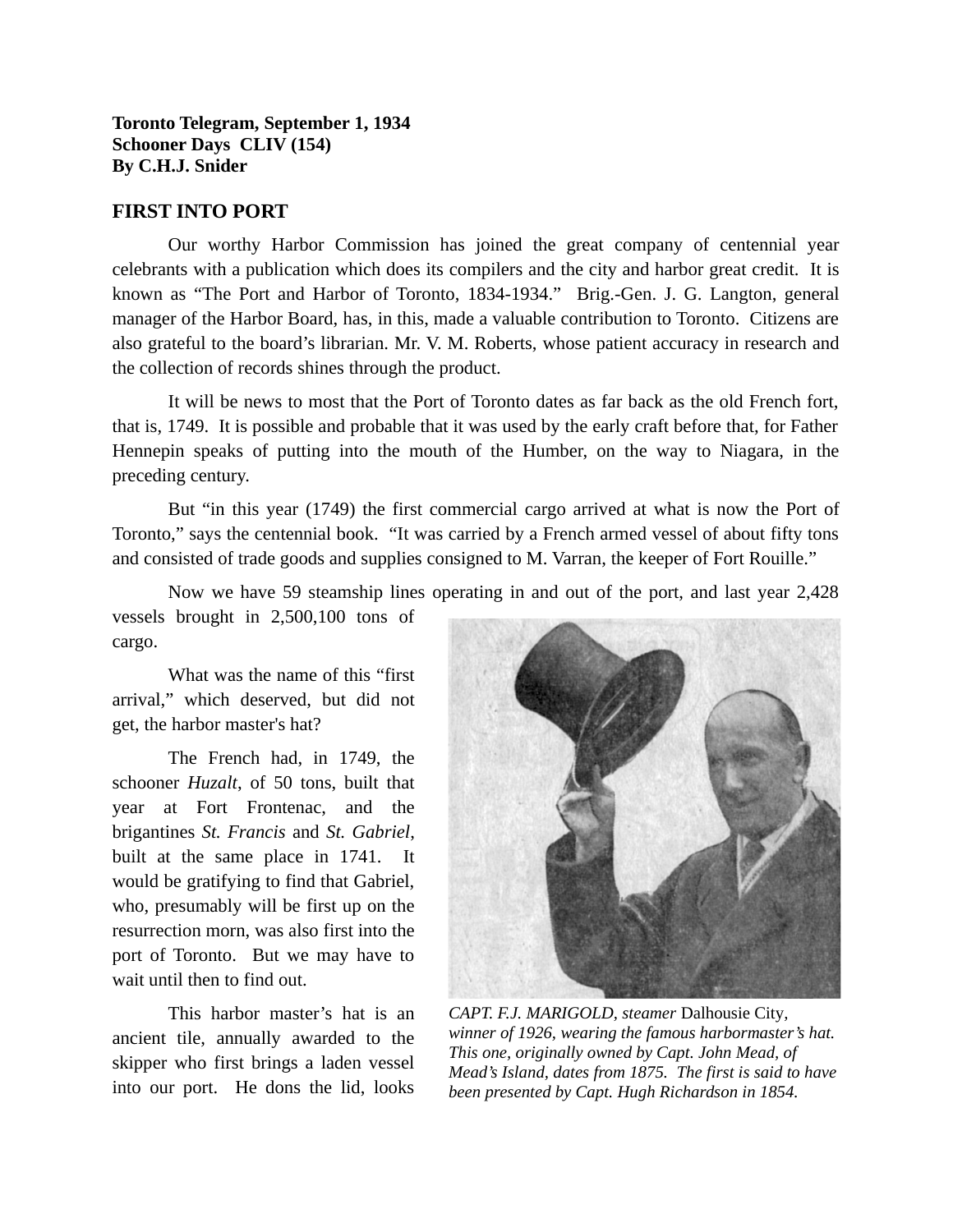proud, gets photographed, puts on his own hat again and goes uptown to buy another with the cheque the harbor master gives him: a fine old Toronto custom of eighty years' standing, copied extensively by other ports.

How the old names ring in the memory! Mr. Roberts' arrival records go back to 1868, when the Oakville schooner *Smith and Post* won the hat on April 2nd. The *Smith and Post* was named for the firm of grain and lumber exporters who owned her. The harbor was open that year until December 10th, when the scow *Ionia*, of Port Nelson, sailed in with the last load of cordwood.

In 1869 the old *Highland Chief*, which later came to grief at the Eastern Gap, opened navigation here on April 9th. The schooner *Primrose* closed it on December 13th.

In 1870 the schooner *J.G. Beard*, a fine vessel – she had, by the way, an Indian figurehead – owned by the mayor of Toronto, whose name she bore, arrived on March 31st. The stonehooker *Mary Ann* was last in, two days before Christmas. *Mary Ann* was the first arrival of the season five years later, opening navigation on April 15th, 1875 – for a long period. The scow *Ionia* was again the last arrival that season, coming in on January 8th, 1876.

The schooner *Meteor* was the first in. on March 27th, 1871, and the schooner *E. Hall* the last, on December 15th. Navigation opened next year with the schooner *Storey* arriving on March 18th. It closed with the steamer *Canada*'s arrival December 9th.

On April 2nd, 1873, the schooner *Minnie Proctor*, known long afterwards as the *Snowbird*, was first into port for the season. The schooner *A. H. Moss* was the last arrival, on December 2nd.

The *Lone Star*, of Port Credit, recently rebuilt from the hull of the schooner *Hunter*, arrived on March 21st, 1874, and the stonehooker *Coral*, of Oakville, then new, closed the season on December 23rd; a cold date to be delivering lake shore stone.

The arrival of the stonehooker *Ionia* on January 8th, 1876, was only the closing of the 1875 season; the Port Credit schooner scow, *Minnie Blakely*, inaugurated Toronto navigation for 1876 by arriving on April 13th. The season ended with the tug *Mollie Spence* bringing in two barges December 18th.

Early among arrivals stands schooner *Friendship*, entering on March 1st, 1877, with the scow *Morning Star* closing 308 days of navigation by arriving January 2nd, 1878; the port's best record.

Next year the small schooner *Jenny Lind* arrived on March 7th and the

*Lone Star* was back again as the last ship in, on December 10th.

In 1879 our blunt-nosed friend, the *Mary Ann*, came in on St. Patrick's Day, and the schooner *Belle Sheridan* – lost with all hands but one the following year – was the last arrival, on December 19th. She was rebuilt during the winter, to leave her bones in Weller's Bay. Some of her timbers were brought to Toronto last November, 53 years to a day after her wreck.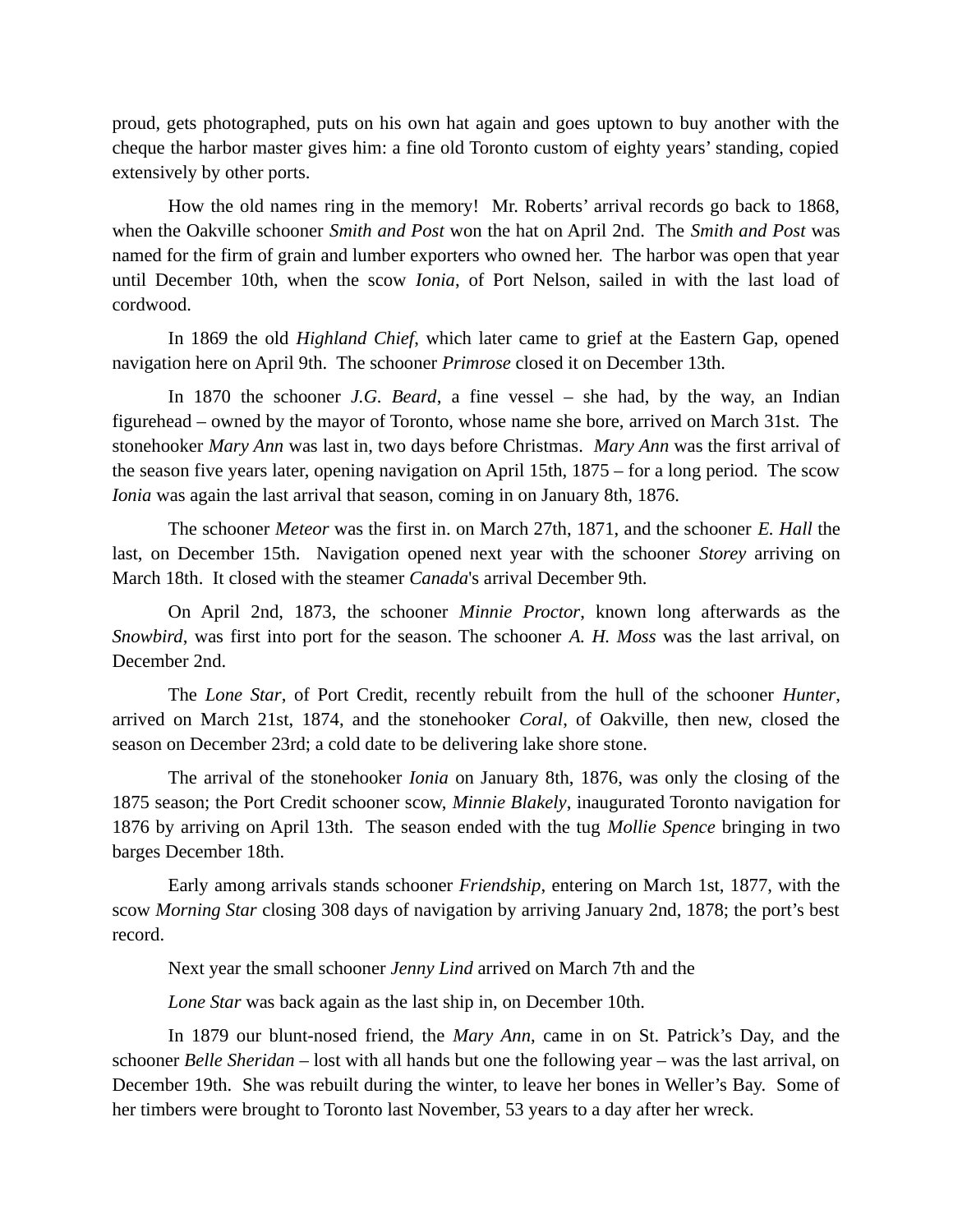In 1880 the first arrival was the appropriately named schooner *Surprise*, on March 3rd, almost a record. The schooner I of Colborne, commemorating one of the daughters of the Keeler family, was last in, on December 4th.

Capt. Maurice Fitzgerald, of Oakville, brought his new schooner *Marcia A. Hall* into port on April 2nd, 1881, and the *Defiance –* already an old-timer, for she was built in the Etobicoke in 1845 *–* closed navigation on December 19th. Her defiance applied equally to the frost king and father time, but she was given her name to signalize the triumph of her builder, "Boss" Harris, of Port Credit, over the farmers, who claimed the mouth of the Etobicoke as private property. He built his schooner there and proved it, for the time, to be a "port."

Another venerable antique, the stonehooker barque *Swallow*, built in 1841 to carry sand for the site of the old jail at the foot of Berkeley street, established an all-time record in 1882 by arriving with a load of cordwood on Feb. 27th. The barque *Swallow* survived up to the days of the Cobourg harbor work of 1910. The 1882 season was closed by the stonehooker *Betsy* on Dec. 6th.

For 1883 the schooner *Ploughboy* opened the port on April 12th and on Dec. 15th the then new *Highland Beauty*, whose lovely name and memory brought a cheque to the firemen's widows and orphans fund only last week, closed the year. The *Highland Beauty* had been intended for a steam yacht, but was finished as a schooner and traded here for twenty years.

The little schooner *Minnie* of St. Catharines, a tiny standing-keeler, was the first arrival both in 1884 and 1885. Those must have been hard winters, for she came in each time as April was going out. The barque *Swallow* traded right up to the end of the year, arriving Dec. 31st, 1885.

Again the *Lone Star* was first in for 1886, arriving March 24th. The *Marion L. Breck*, well-known Kingston schooner, was last in on Dec. 14th.

Another stonehooker *Minnie*, hailing from Toronto, opened navigation April 18th, 1887, and the *Defiance* closed it Dec. 19th.

Maud S. was the great trotter of the time, and Aaron Walker's new stonehooker, named after her, was the first arrival of 1888, on April 7th.

The barque *Swallow* brought in the last cargo on Dec. 21st, the shortest day of the year.

Capt. John Miller's big scow *Morning Star* arrived on March 23rd, 1889, and the Port Union scow *Una,* another stonehooker, closed the season, arriving Jan. 6th, 1890. The *Una* was a late runner, for she closed navigation the following season on Dec. 23rd. The first arrival that year, 1890, not counting the *Una*, was the Port Credit stonehooker *White Oak*, called after the famous Oakville schooner of that name. She came in on the 4th of March.

In 1891 the stonehooker *Coral*, no longer new, was the first arrival, March 24th. The schooner *Brothers*, a hooker larger than the *Coral*, almost ran the year out, arriving with her last load on Dec. 28th,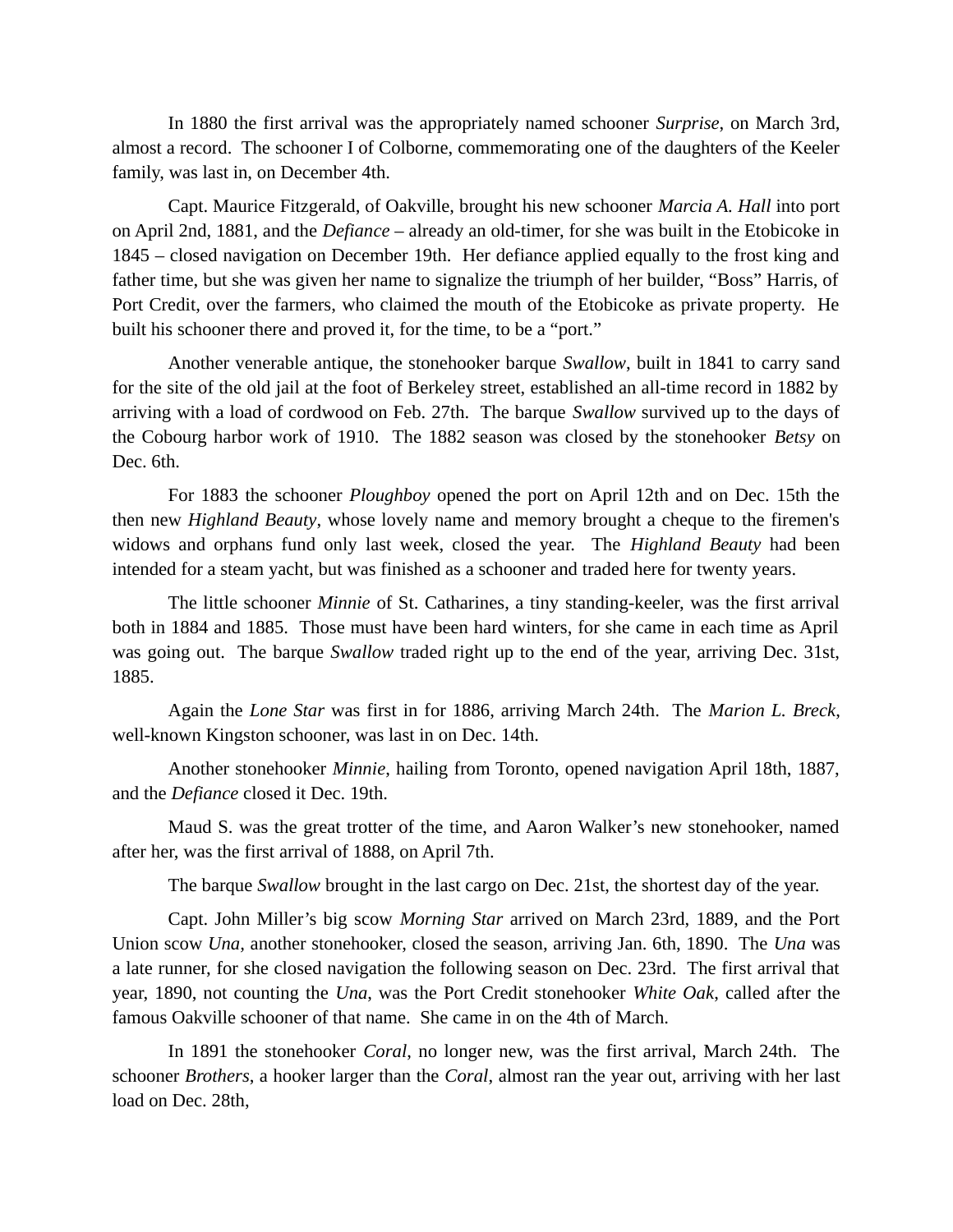The hat was taken by the little White Oak again on March 29th, 1892.

The large hooker *Flora*, rebuilt from Capt. Palmateer's scow *Flying Scud* of Picton, was the last to arrive, on Dec. 22nd. She was lost two seasons later, going into Oakville.

In 1893 the stonehooker *Lillian* arrived on April 4th, and the persistent *Coral* finished the season on Dec. 8th. She also opened the next season, again arriving with a cargo on the 17th March, 1894. Capt. George Blowers, nicknamed Samson who had her then, was a hard driver, working early and late.

The tail-ender of the season arrived Dec. 26th, the day after Christmas. This was the scow-built steam barge *Gordon Jerry*, originally rigged as a sailing brigantine and named the *Grace Amelia*. She was the first of the stonehookers to try steam. It was not a success in that trade.

"Samson" Blowers, by the way, was the first of the stonehookers to see the possibilities of the gasoline auxiliary engine. He installed one in the *Lillian*, ten years after this time, and in the last days of the trade they nearly all had a one-lung cougher.

The *Lillian* was the first arrival in 1895, on April 15th. She, by the way, was the last surviving stonehooker, and was a boys' training vessel in Burlington Bay up to a few years ago. She was built in Henderson Bay, N.Y., in 1859. A steamer closed the 1895 season, the *Arabian*, arriving Dec. 9th.

The *Zebra*, smallest hooker except the *Minnie* of St. Catharines, opened navigation here on April 8th, 1896, and the schooner *S. and J. Collier* closed it on Dec. 14th.

Hitherto the sailing craft had had it all their own way with the Harbor Master's Hat or the cash the honor carried – a modest  $$3$  – but in 1897 the supremacy of the steamship, long threatening, asserted itself. For three years in succession the passenger steamer *Lakeside*, with Capt. Nelson Wigle in the pilot house, was the first arrival, in March, and in the next year the steam-barge *St. Joseph* captured the honor.

The sailors tried to come back, and present century the barque *Swallow* scored once and the *Madeline* once, and the *Maple Leaf* twice. She was the last sailing vessel to open navigation here, performing the feat on March 31st, 1909.

But the honor fell with increasing frequency on the steamers, either the *Lakeside* or *Macassa* or, in later years, the *Dalhousie City* or the sand dredgers, *Charles Dick* or *Sandland*, or the collier *Coalhaven*.

The reason for the sailing vessels ceasing to be the early birds was that they were ceasing to sail altogether. The old *Defiance* kept going until 1917, when she went down off the Highlands. Her master was bitterly disappointed when he brought her into port on Jan. 5th, 1898, with a load of lake-shore building stone frozen to her decks, and was told she was not the first arrival of 1898, but the last arrival of 1897.